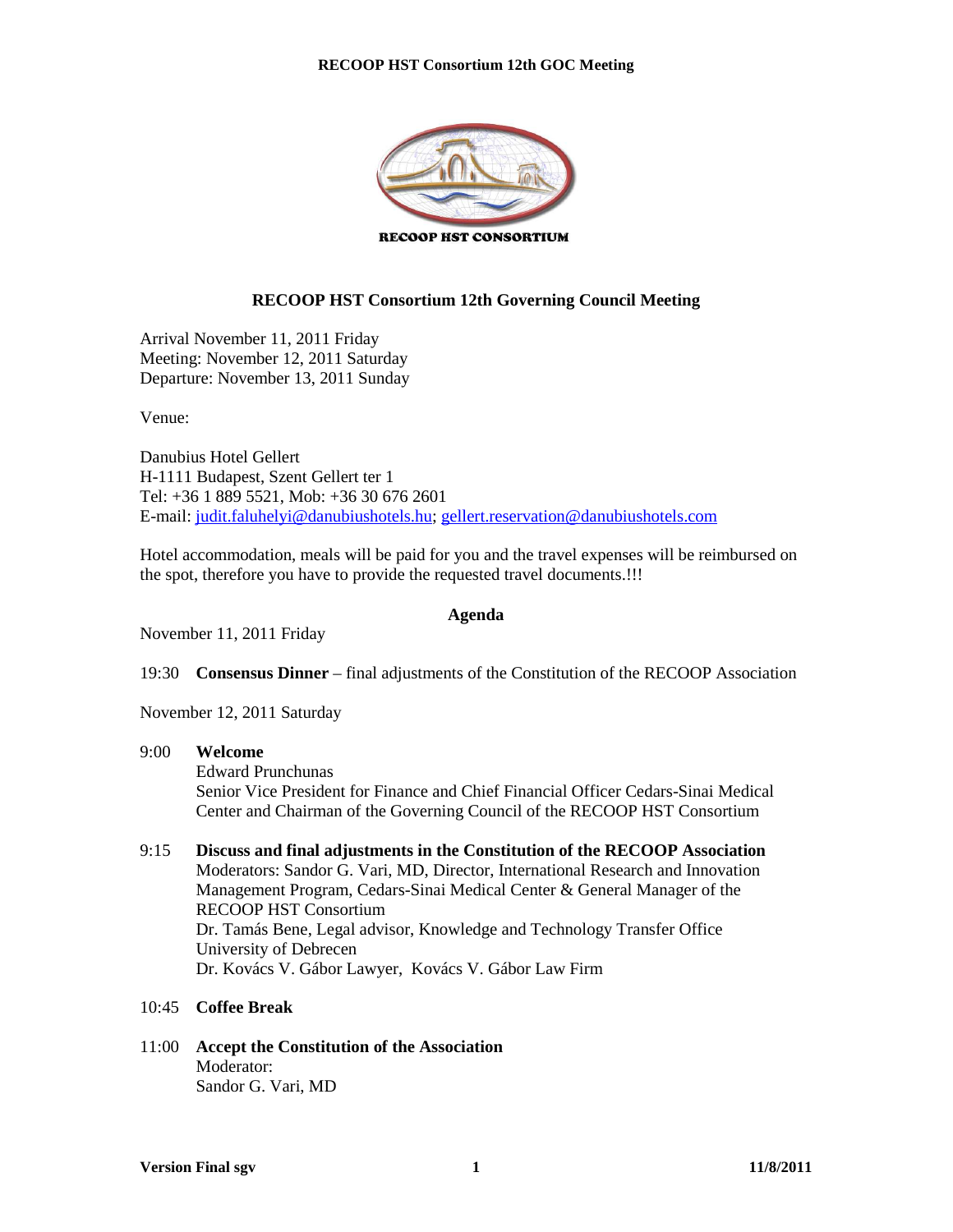- 11:15 **Nomination of officers of the RECOOP Association**  Sandor G. Vari, MD
- 11:30 **Election of the new leadership**  Pavel Bostik, MD, PhD, Director - Center for Advanced Studies, Faculty of Military Health Sciences, University of Defence
- 12:00 **Discussion of the RECOOP Association's Strategy** Sandor G. Vari, MD,
- 13:00 **Lunch Break**
- 14:00 W**ork plan from November 2011 to June 2013 with budget and events** Sandor G. Vari, MD,
- 15:00 **Bridges in Life Sciences 7th Annual Conference Science and Art for the Advancement in Medicine, March 30 – April 1, 2012, Budapest, Hungary**  Sandor G. Vari, MD,
- 15:30 **Fulbright and IVF Scholarship** Sandor G. Vari, MD,
- 15:45 **WIPO Trainings** Sandor G. Vari, MD,
- 16:00 **Coffee Break**
- 16:30 **Young Scientist Research Award** Sandor G. Vari, MD,
- 16:45 **Grant applications** International Visegrad Fund, NIH, Gates Foundation**,**  NIH R21, R01, U10, the Bill & Melinda Gates Foundation and Wellcome Trust Sandor G. Vari, MD,
- 17:00 **Fundraising** Californian CEE diasporas Sandor G. Vari, MD,
- 17:15 **Closing Remarks** Edward Prunchunas
- 19:00 **Dinner**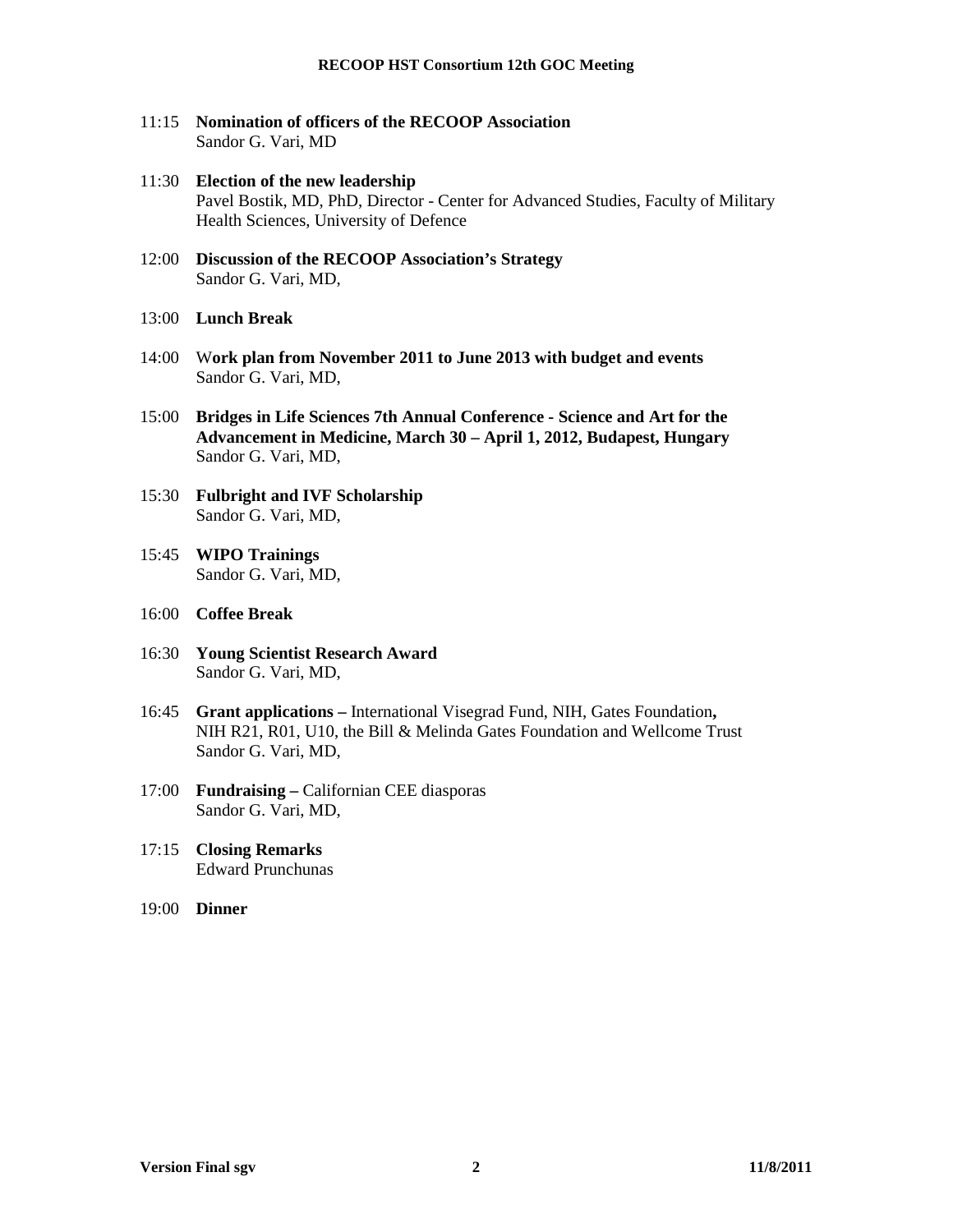#### **Potential members of the General Assembly of the RECOOP HST Association**

#### **RECOOP Association Ordinary members** *legal entity***:**

- 1. Cedars Sinai Medical Center, Los Angeles, USA
- 2. School of Medicine University J. J. Strossmayer Osijek, Croatia
- 3. IKEM Institute for Clinical and Experimental Medicine, Prague, Czech Republic
- 4. Faculty of Military Health Sciences, University of Defense, Hradec Kralove, Czech Republic
- 5. University of Debrecen, Hungary
- 6. University of Pecs, Hungary
- 7. University of Szeged, Hungary
- 8. Carol Davila University of Medicine and Pharmacy, Bucharest, Romania
- 9. Slovak Medical University, Bratislava, Slovakia
- 10. Institute of Molecular Biology and Genetics, National Academy of Science of Ukraine, Kyiv, Ukraine
- 11. Palladin Institute of Biochemistry, National Academy of Sciences of Ukraine, Kyiv, Ukraine
- 12. Institute of Cell Biology, National Academy of Sciences of Ukraine, Lviv, Ukraine
- 13. Amosov National Institute of Cardiovascular Surgery, Academy of Medical Sciences of Ukraine, Kyiv, Ukraine
- 14. Danylo Halytsky Lviv National Medical University, Lviv, Ukraine

#### **RECOOP Association Ordinary members** *natural person***:**

Sandor G. Vari, MD, Director, International Research and Innovation Management Program at Cedars-Sinai Medical Center & General Manager of the RECOOP HST Consortium

RECOOP Association Ordinary or Supporting members *natural person*

- 1. Faculty of Pharmacy, University of Copenhagen, Denmark Professor S. Moein Moghimi; BSc, PhD
- 2. Institute of Macromolecular Chemistry Academy of Sciences, Czech Republic Professor Daniel Horák, Ph.D
- 3. University Hospital in Hradec Kralove, Czech Republic Dr. Marian Kacerovsky, MD
- 4. School of Medicine, University of Split, Croatia Professor Livia Puljak, M.D., Ph.D.,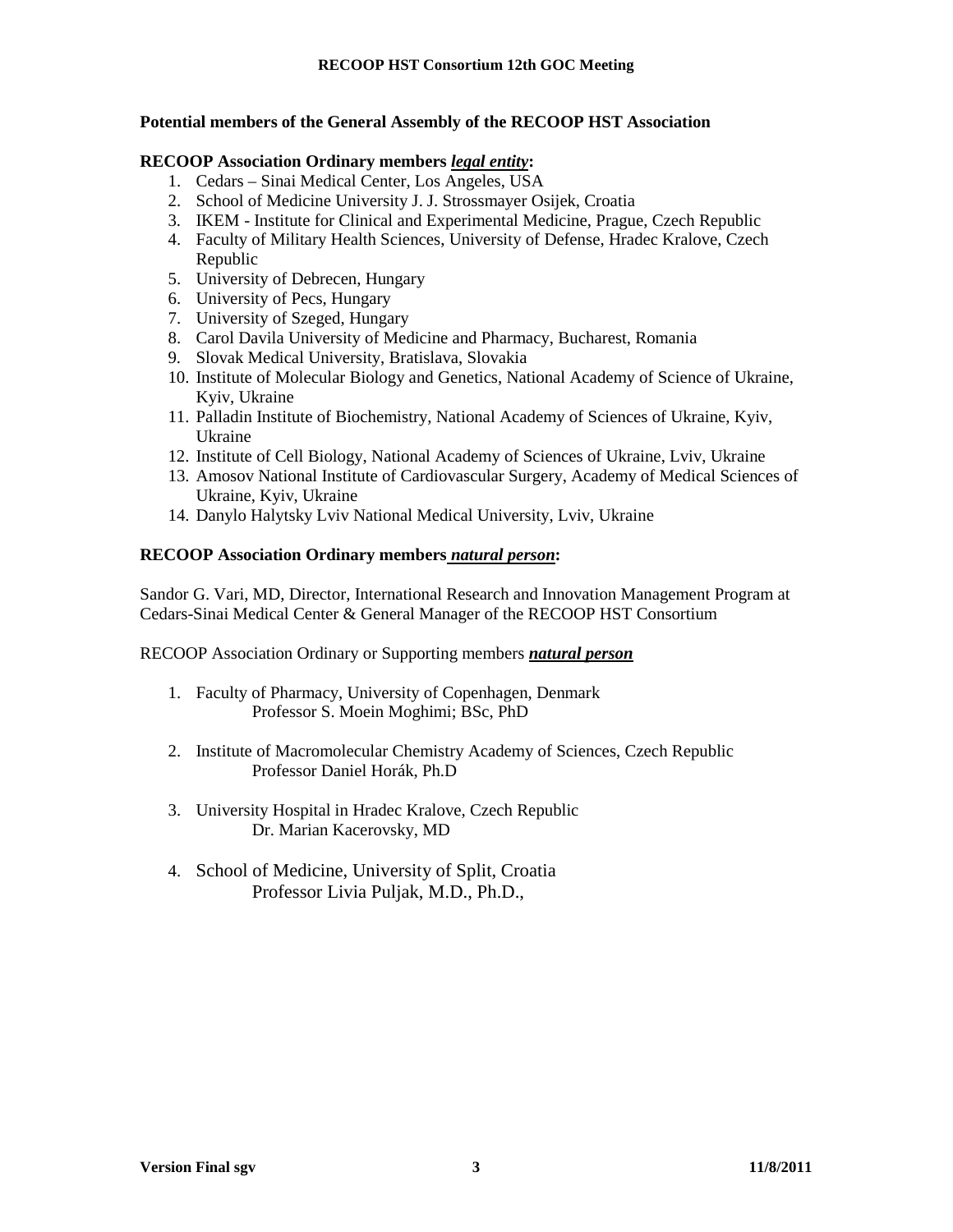# **Nomination of officers of the RECOOP Association**

### **Select Committee**

Chair Pavel Bostik, MD, PhD Associate Professor Director - Center for Advanced Studies, Faculty of Military Health Sciences University of Defence, Hradec Kralove, Czech Republic

**Members** 

Dr. Tamás Bene Legal advisor Knowledge and Technology Transfer Office University of Debrecen, Hungary

Iuliana Ceausu, M.D., Ph.D The Department of Obstetrics and Gynecology of "Dr. I. Cantacuzino" Hospital, "Carol Davila" University of Medicine and Pharmacy, Bucharest, Romania

### Presidency or Governing Council of the RECOOP Association

Chairman: Sandor G. Vari, MD Director, International Research and Innovation Management Program Cedars-Sinai Medical Center & General Manager of the RECOOP HST Consortium

Deputy Chairman: Professor Laszlo Matyus, MD, PhD, DSc Department of Biophysics, Faculty of Medicine, University of Debrecen, Hungary

Deputy Chairman: Professor Tibor Ertl, MD PhD DSc Dept Obstet Gynecol, Medical School, University of Pécs, Hungary

#### Board of Supervisors

Edward Prunchunas Senior Vice President for Finance and Chief Financial Officer, Cedars-Sinai Medical Center and Chairman of the Governing Council of the RECOOP HST Consortium

Prof. Constantin Mircioiu, Faculty of Pharmacy, "Carol Davila" University of Medicine and Pharmacy, Bucharest, Romania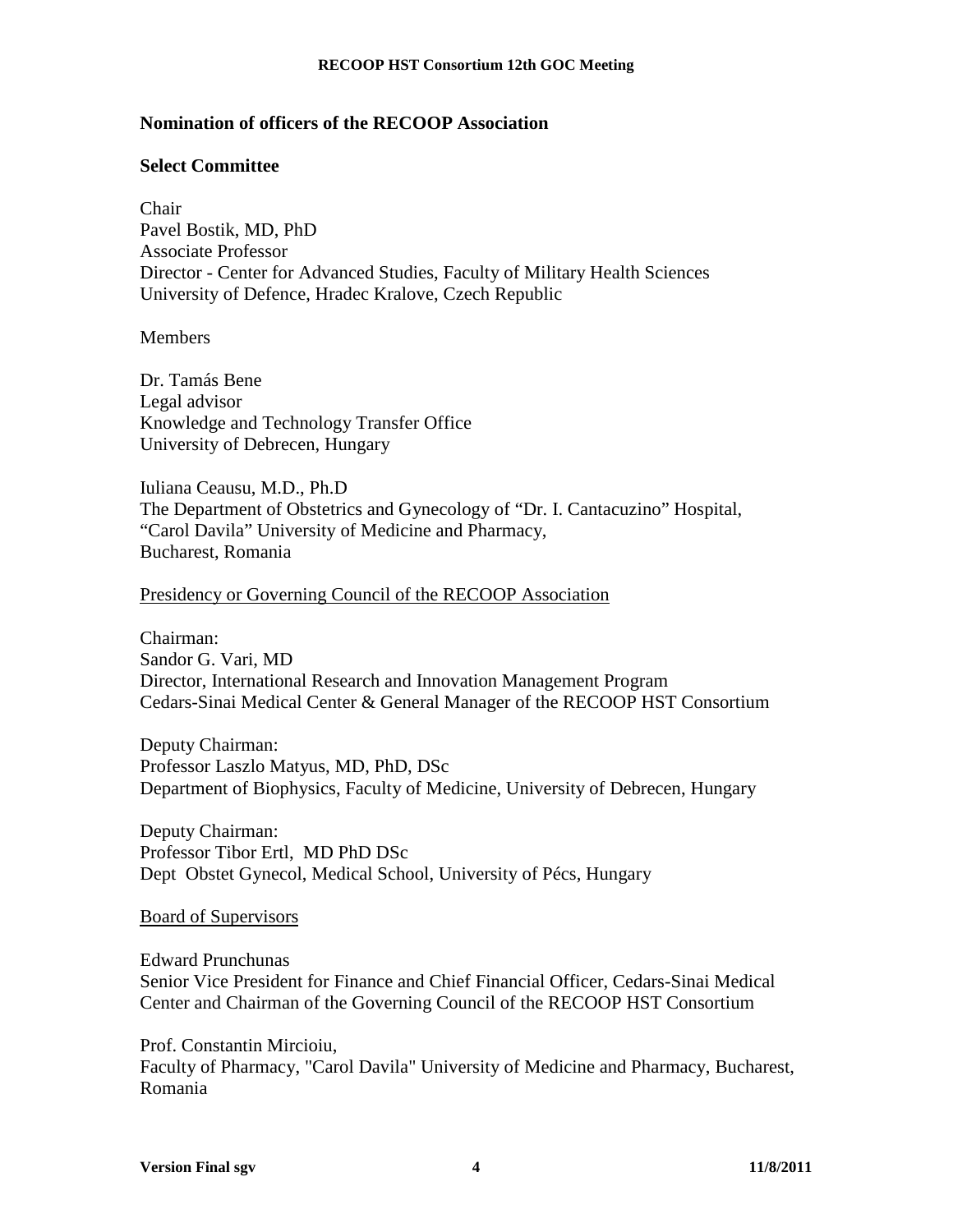#### **RECOOP HST Consortium 12th GOC Meeting**

Dr. Tamás Bene Legal advisor, Knowledge and Technology Transfer Office, University of Debrecen, Hungary

#### Ethical Committee

Chairman:

Professor Rostyslav Stoika, PhD, D.Sc. Department of Regulation of Cell Proliferation and Apoptosis, Institute of Cell Biology, National Academy of Sciences of Ukraine

Deputy:

Professor Ines Drenjancevic MD, PhD, Dept of Physiology and Immunology, School of Medicine University Josip Juraj Strossmayer Osijek

Members : Prof. Gyorgy Falkay, Ph.D., D.Sc. Department of Pharmacodynamics and Biopharmacy Faculty of Pharmacy, University of Szeged, Hungary

Dr. Marian Kacerovsky, MD Department of Obstetrics and Gynecology University Hospital in Hradec Kralove

Prof. Vitaliy Maksymenko Deputy Director, M. M. Amosov National Institute of Cardiovascular Surgery (AMSU) Member of the National Academy of Sciences of Ukraine and Academy of Medical Sciences of Ukraine (AMSU), Kyiv, Ukraine

Education and Training Committee

Chairwoman: Professor Lacramioara Popa Pharm., PhD Dept. Physical Pharmacy and Colloids, Faculty of Pharmacy Bucharest, Romania

Deputy: Dr. Yanina R, Mishchuk, Ph.D., Science Manager, Senior Researcher of Institute of Molecular Biology and Genetics National Academy of Sciences of Ukraine

Members : MUDr. Jana Tulinska, PhD. Laboratory of Immunotoxicology, Slovak Medical University, Slovakia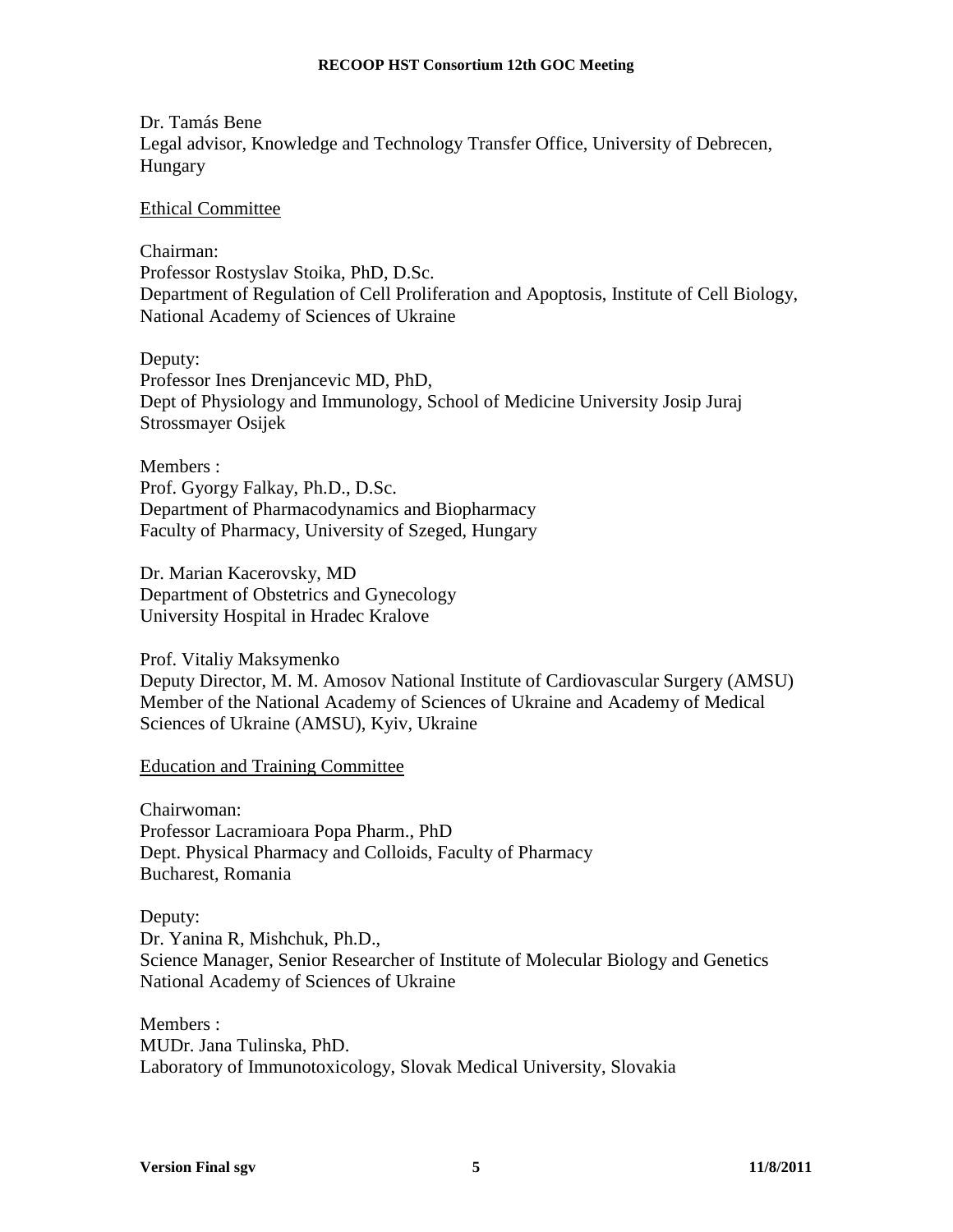Pavel Bostik, MD, PhD Associate Professor, Director - Center for Advanced Studies, Faculty of Military Health Sciences, University of Defence

Professor Myhaylo Gonchar, PhD, DSc Deputy Director Institute of Cell Biology National Academy of Sciences of Ukraine, Lviv, Ukraine

### Scientific Advisory Board

Chair:

Calvin J. Hobel, MD Miriam Jacobs Chair in Maternal-Fetal Medicine, Department of Obstetrics and Gynecology, Cedars-Sinai Medical Center & Chairman of the RECOOP HST Consortium

Deputy: Jan Pitha M.D., Ph.D. Head of Laboratory for Atherosclerosis Research Department of Cardiology, IKEM - Institute for Clinical and Experimental Medicine, Prague, Czech Republic

Members: Professor Marija Heffer MD, PhD Department of Biology and Neuroscience, School of Medicine University Josip Juraj Strossmayer Osijek

Professor Daniel Horák, Ph.D. Head of the Department of Polymer Particles, Institute of Macromolecular Chemistry, Academy of Sciences, Czech Republic

Professor S. Moein Moghimi; BSc, PhD Department of Pharmaceutics and Analytical Chemistry, University of Copenhagen, Denmark

Prof. Oleh Pinyazhko, Ph.D. Department of Pharmacology, Danylo Halytsky Danylo Halytsky Lviv National Medical University

Chander P. Arora, PhD Director, Perinatal Research Laboratory, Department of Obstetrics & Gynecology Cedars-Sinai Medical Center & RECOOP HST Consortium Scientific Manager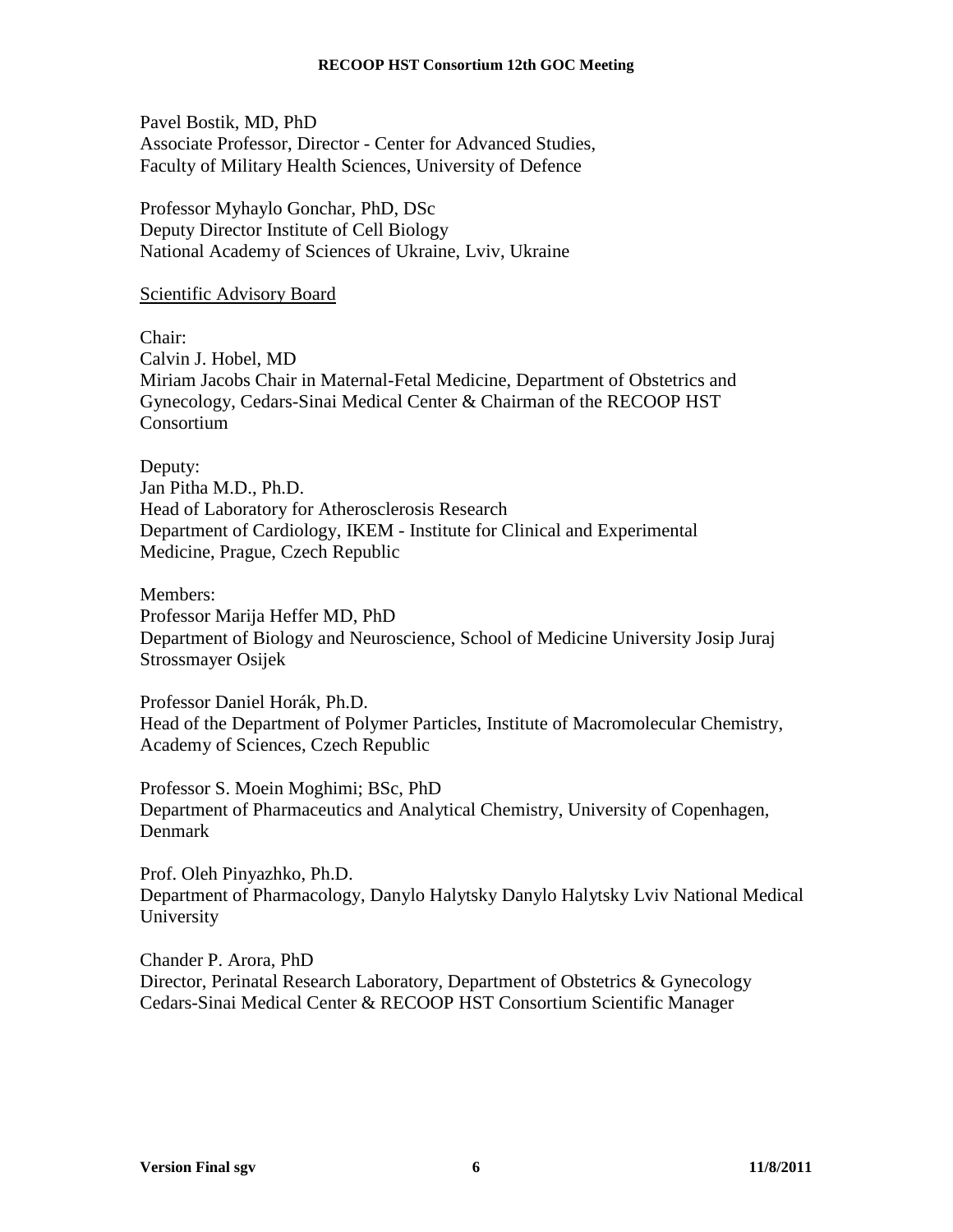# **Workplan and Budget of the RECOOP HST Association from November 2011 to June 2013**

# **Planned Events**

|                | <b>Event</b>                                                                                      | <b>City</b>     | Country | <b>From</b> | <b>Until</b>            |
|----------------|---------------------------------------------------------------------------------------------------|-----------------|---------|-------------|-------------------------|
|                | TriNet Meeting: Mother and Child Health,<br>Women's Health & CVD, and<br>NanoBioTecnology         | <b>Budapest</b> | HU      |             | 14.10.2011   16.10.2011 |
| $\overline{2}$ | Bridges in Life Sciences 7th Annual<br>Scientific Meeting for Mother, Child and<br>Women's Health | <b>Budapest</b> | HU      | 30.3.2012   | 1.4.2012                |
| 3              | TriNet Meeting: Mother and Child Health,<br>Women's Health & CVD, and<br>NanoBioTecnology         | <b>Budapest</b> | HU      | 31.3.2012   | 1.4.2012                |
| $\overline{4}$ | TriNet Meeting: Mother and Child Health,<br>Women's Health & CVD, and<br>NanoBioTecnology         | Bratislava SK   |         |             | 12.10.2012 14.10.2012   |
| 5              | Bridges in Life Sciences 8th Annual Scientific<br>Meeting for Mother, Child and Women's Health    | Prague          | CZ      | 12.4.2013   | 14.4.2013               |
| 6              | TriNet Meeting: Mother and Child Health,<br>Women's Health & CVD, and<br>NanoBioTecnology         | Prague          | CZ      | 13.4.2013   | 14.4.2013               |

**Financial Resources** from the International Visegrad Fund Strategic Grant No. 31110035 and Cedars – Sinai Medical Center, Los Angeles, California, USA

# **Budget Total subsidy from IVF 44,000.00 EUR**

| No.              | Item                                            | Amount in EUR |
|------------------|-------------------------------------------------|---------------|
| 1.               | Printing and publishing costs, delivery         | 1,800.00      |
| 2.               | Rent of premises and related technical services | 1,800.00      |
| 3.               | Fees for artists                                | 0.00          |
| $\overline{4}$ . | Fees for experts                                | 2,000.00      |
| 5.               | Accommodation and board                         | 20,000.00     |
| 6.               | <b>Transportation costs</b>                     | 14,800.00     |
| 7.               | Translation, interpreting costs                 | 0.00          |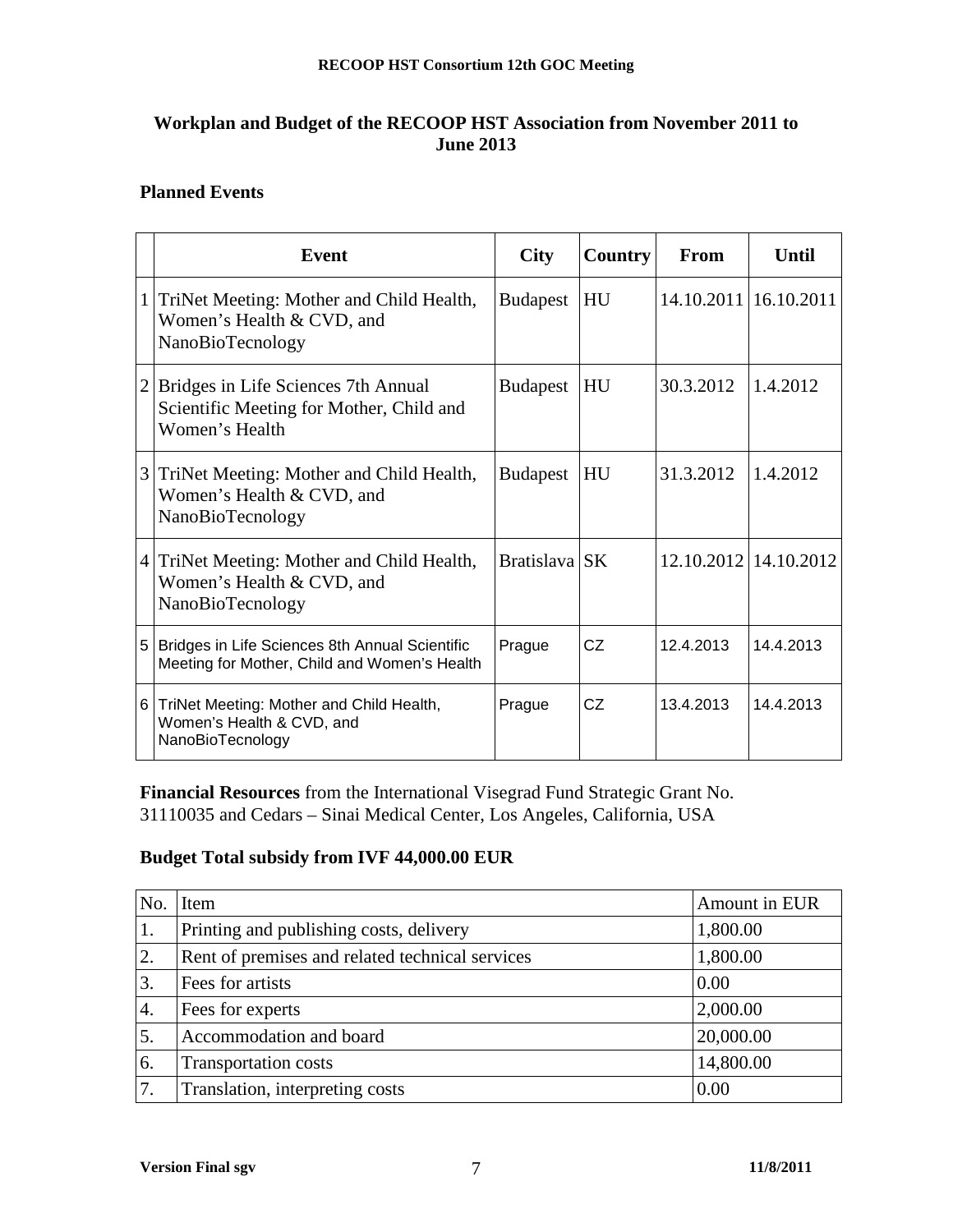# **RECOOP HST Consortium 12th GOC Meeting**

| No. | Item                                                         | Amount in EUR |
|-----|--------------------------------------------------------------|---------------|
| 8.  | Awards and prizes                                            | 0.00          |
| 9.  | Office supplies and consumption material (e.g. art supplies) | 600.00        |
| 10. | PR costs (e.g. advertising)                                  | 500.00        |
| 11. | Website design and update                                    | 300.00        |
| 12. | Overhead (max. 5% of the Fund's contribution)                | 2,200.00      |
|     | Total                                                        | 44,000.00     |

# **Contributions to the Budget of the RECOOP HST Association (in EUR)**

|                                                                                       | Confirmed | <b>Expected</b> | <b>Total</b> |
|---------------------------------------------------------------------------------------|-----------|-----------------|--------------|
| <b>International Visegrad Fund</b>                                                    |           | 44,000.00       | 44,000.00    |
| <b>Your own financial contribution</b>                                                | 00.00     | 00.00           | 00.00        |
| <b>Financial contribution of other organizations:</b>                                 |           |                 |              |
| 1. RECOOP HST Consortium Cedars Sinai Medical<br>Center, Los Angeles, California, USA | 22,900.00 |                 | 22,900.00    |
| Your own "in kind" contribution:                                                      |           |                 |              |
| own resources:                                                                        |           |                 |              |
| 1. Overheads                                                                          | 1,400.00  |                 | 1,400.00     |
| organizational costs:                                                                 |           |                 |              |
| 1. Own work                                                                           | 4,600.00  |                 | 4,600.00     |
| <b>Total</b>                                                                          | 28,900.00 | 44,000.00       | 72,900.00    |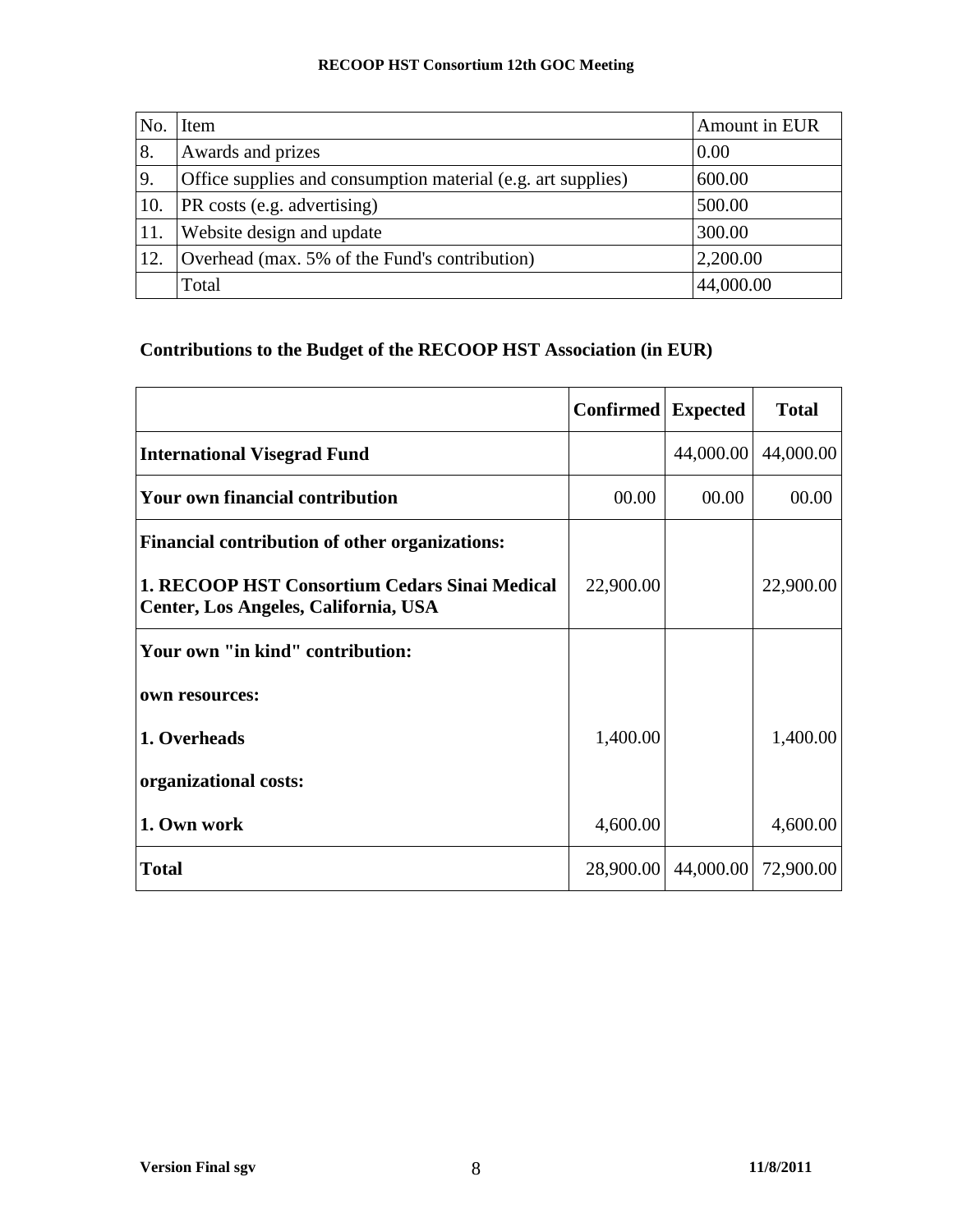# **Breakdown of Planned expenses**

| <b>Items</b>  |                                                    | <b>Price of single</b><br><b>Requested</b><br>contribution<br>item |           |        |
|---------------|----------------------------------------------------|--------------------------------------------------------------------|-----------|--------|
|               |                                                    | in EUR                                                             | in EUR    | in $%$ |
| 1.            | Printing and publishing costs, delivery            | 3,000.00                                                           | 1,800.00  | 60.00  |
| 2.            | Rent of premises and related technical<br>services | 3,600.00                                                           | 1.800.00  | 60.00  |
| 3.            | Fees for artists                                   | 0.00                                                               | 0.00      | 0.00   |
| $\mathbf 4$ . | Fees for experts                                   | 3,300.00                                                           | 2,000.00  | 60.00  |
| 5.            | Accommodation and board                            | 33,000.00                                                          | 20,000.00 | 60.00  |
| 6.            | <b>Transportation costs</b>                        | 24,700.00                                                          | 14,800.00 | 60.00  |
| 7.            | Translation, interpreting costs                    | 0.00                                                               | 0.00      | 0.00   |
| 8.            | Awards and prizes                                  | 0.00                                                               | 0.00      | 0.00   |
| 9.            | Office supplies and consumption material           | 1,000.00                                                           | 600.00    | 60.00  |
| 10.           | PR costs                                           | 800.00                                                             | 500.00    | 60.00  |
| 11.           | Website design and update                          | 500.00                                                             | 300.00    | 60.00  |
| 12.           | Overhead                                           | 3,600.00                                                           | 2,200.00  | 60.00  |
| <b>Total</b>  |                                                    | 72,900.00                                                          | 44,000.00 | 60.00  |

# **Membership Dues:**

| Cedars – Sinai Medical Center in 2012 FY<br>Hotel accommodation, meals, travel, metering setup | 70,000 USD 50,000 Euro |  |
|------------------------------------------------------------------------------------------------|------------------------|--|
| Cedars – Sinai Medical Center in 2013 FY<br>Hotel accommodation, meals, travel, metering setup | 50,000 USD 36,000 Euro |  |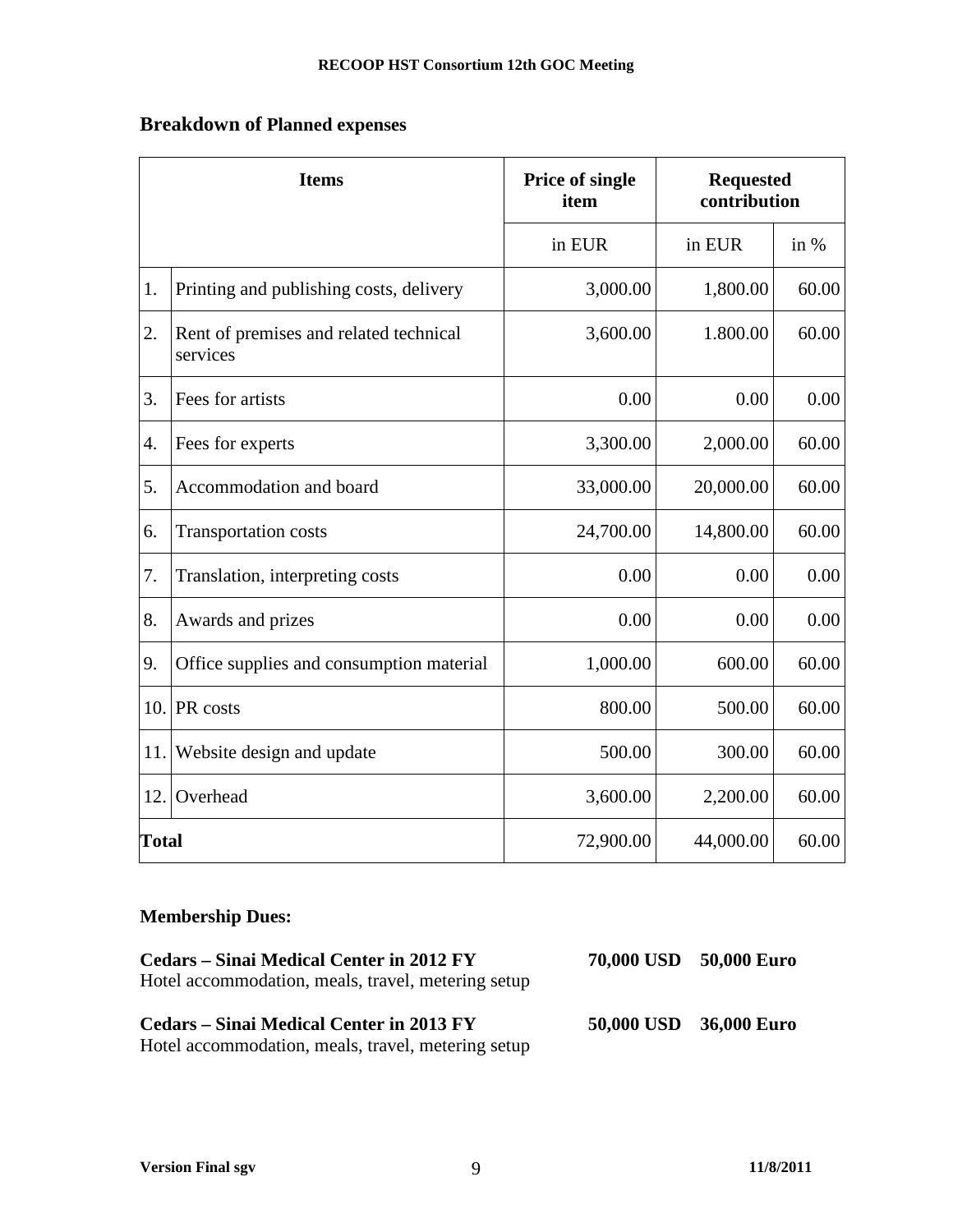# **List of Participants RECOOP HST Consortium 12th GOC Meeting**

# **CROATIA**

## **School of Medicine University Josip Juraj Strossmayer Osijek, Croatia**

Professor Ines Drenjancevic MD, PhD, Dept of Physiology and Immunology Vice Dean for Science School of Medicine University Josip Juraj Strossmayer Osijek J. Huttlera 4 31000 Osijek, Croatia phone: +385 31 512 882 fax: +385 31 512 833 mobile:+385 91 224 1406 E-mail: ines.drenjancevic@mefos.hr; inesdp@yahoo.com

Martina Mihalj Assistant to Professor Ines Drenjancevic MD, PhD, School of Medicine University Josip Juraj Strossmayer Osijek J.Huttlera 4, 31000 Osijek Mobile phone: was not provided Fax : was not provided E-mail: was not provided

# **CZECH REPUBLIC**

## **Faculty of Military Health Sciences, University of Defence, Hradec Kralove Czech Republic**

Pavel Bostik, MD, PhD Associate Professor Director - Center for Advanced Studies, Faculty of Military Health Sciences University of Defence Trebesska 1575, 50001 Hradec Kralove Czech Republic Phone: (420) 97 325 3245 Mob: (420)72 469 2609 E-mail: bostik@pmfhk.cz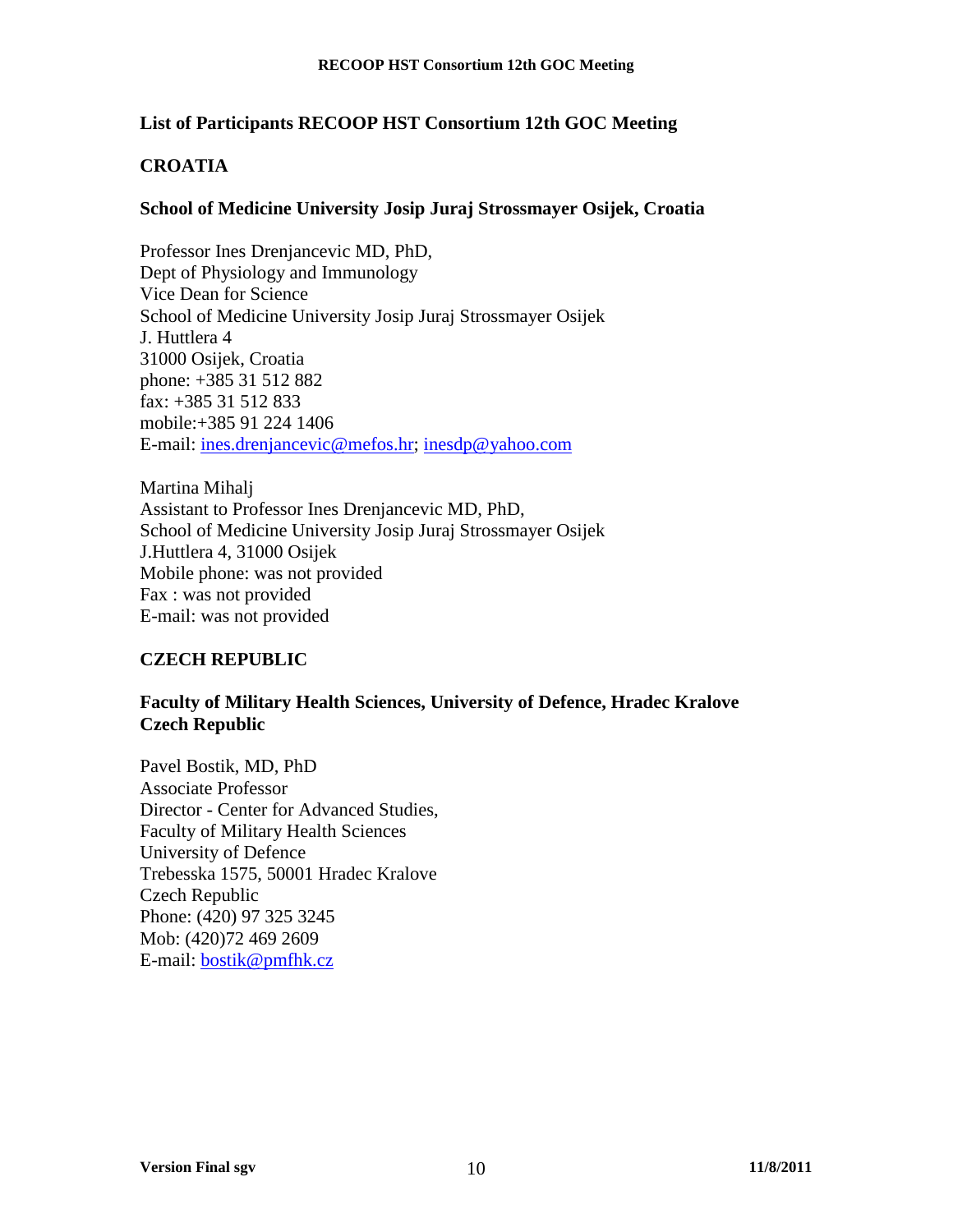# **University Hospital in Hradec Kralove**

Dr. Marian Kacerovsky, MD Department of Obstetrics and Gynecology University Hospital in Hradec Kralove Sokolska 581 Hradec Kralove, 500 05 Czech Republic Tel:+ 420 49 583 3743 mobile: + 420 77 765 7991 E-mail: Marian.Kacerovsky@seznam.cz

# **IKEM - Institute for Clinical and Experimental Medicine**

Professor Rudolf Poledne, Ph.D. Senior Researcher IKEM - Institute for Clinical and Experimental Medicine Videnska 1958/9 140 21 Prague 4, Czech Republic Tel.: +420 261362729 Fax: + 420241721574 Mob: + 420728718078 E-mail: rupo@medicon.cz; rupo@ikem.cz

### **Institute of Macromolecular Chemistry**

Professor Daniel Horák, Ph.D. Head of the Department of Polymer Particles Institute of Macromolecular Chemistry AS CR Heyrovského nám. 2, 162 06 Praha 6 Czech Republic Tel. 420-296809260 Fax. 420-296809410 Mobil 420-775426744 E-mail: horak@imc.cas.cz

# **DENMARK**

Professor S. Moein Moghimi; BSc, PhD Department of Pharmaceutics and Analytical Chemistry University of Copenhagen Universitetsparken 2 DK-2100 Copenhagen Ø Denmark Tel: +45 353 36 528 E-mail: momo@farma.ku.dk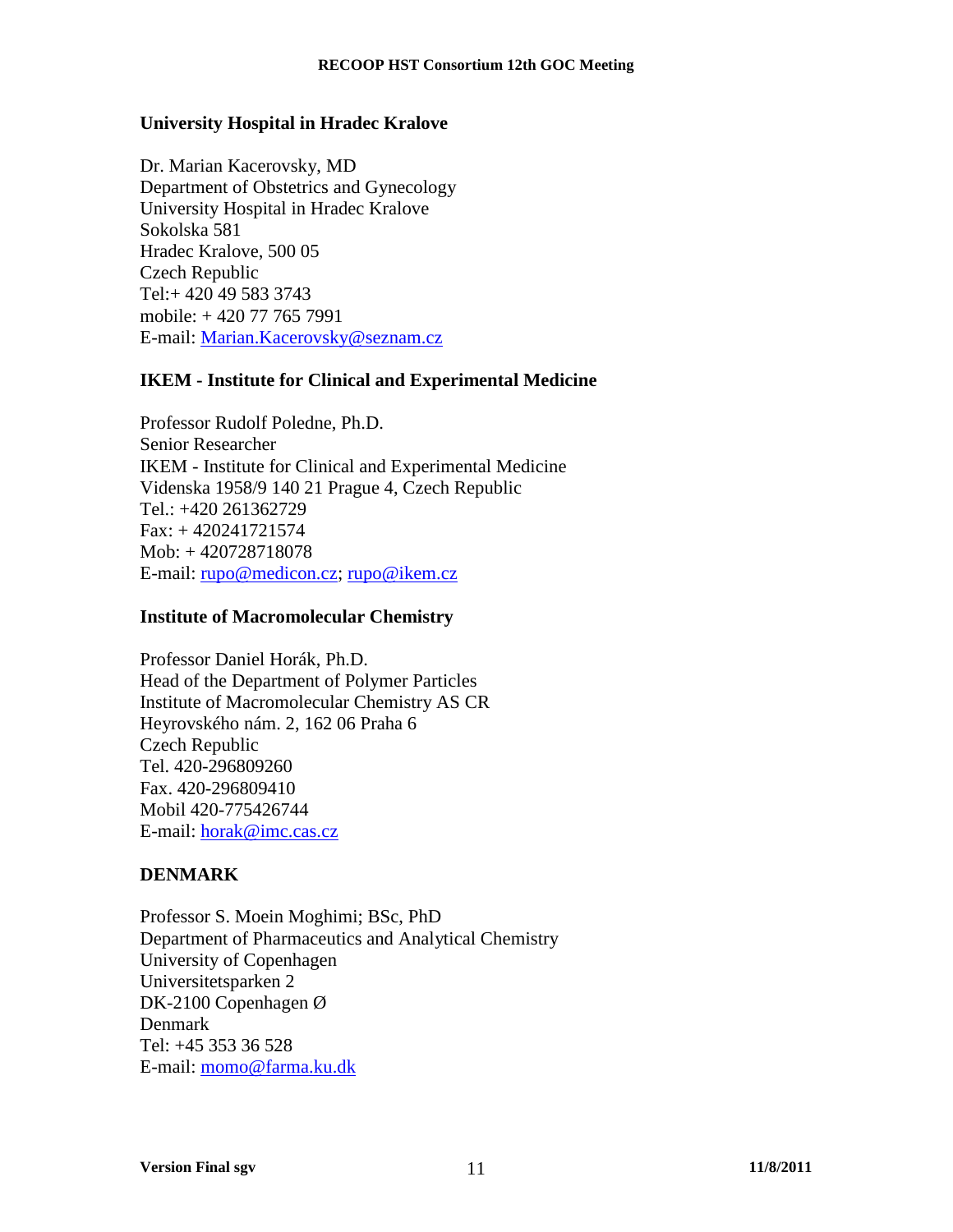## **HUNGARY**

#### **University of Debrecen, Hungary**

Professor Laszlo Matyus, MD, PhD, DSc Department of Biophysics Faculty of Medicine, University of Debrecen Debrecen, Nagyerdei krt.98. H-4032, Hungary Phone: +36 52 518 640  $Fax: +3652518640$ Mobile: 36-30-229-5890 E-mail: lmatyus@dote.hu

Dr. Tamás Bene Legal advisor Knowledge and Technology Transfer Office University of Debrecen Nagyerdei krt. 98. H-4032, Debrecen, Hungary Phone: +36 52 512900 /64102 Fax: +36 52 518600 Mobile: +36-70-709 1486 E-mail: tbene@unideb.hu

#### **University of Pecs, Hungary**

Professor Tibor Ertl, MD PhD DSc Dept Obstet Gynecol, Medical School, University of Pécs Édesanyák u. 17, Pécs, Hungary, H-7624 Telephone # 36 72 536 381, 36 30 22 60 947 Fax # 36 72 536 381 Mob: 36 – 30 – 226 - 0947 E mail address: tibor.ertl@aok.pte.hu

### **University of Szeged**

Dr. Norbert Buzas, Ph.D., Director of Research Administration and Innovation Management University of Szeged Dugonics ter 13. H-6720 Szeged, Hungary Phone: +36 62 546 702 Mob: +36 70 439 9209 E-mail: innoig@rekt.u-szeged.hu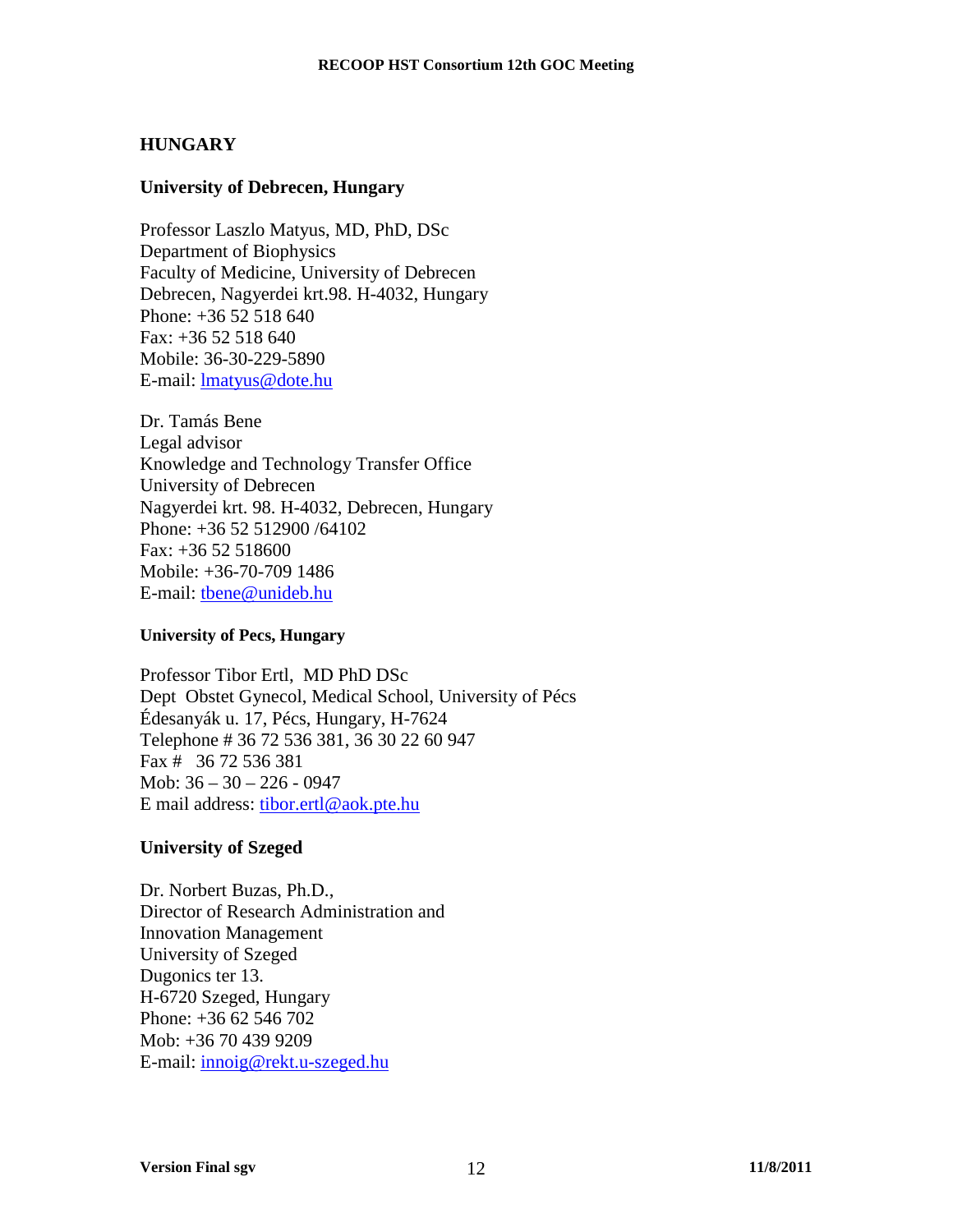Prof. Gyorgy Falkay, Ph.D., D.Sc. Department of Pharmacodynamics and Biopharmacy Faculty of Pharmacy University of Szeged Szeged Eotvos u 6, Hungary H-6720 Fax: 36-62-545-567 Tel: 36-62-545-568 Mob: 36 – 30 278 5429 E-mail: falkay@pharm.u-szeged.hu

# **Kovács V. Gábor Law Firm**

Dr. Kovács V. Gábor lawyer Kovács V. Gábor Law Firm H-1137 Budapest, Szent István krt. 18. I. em 3/B. Tel:  $+36306558458$ Fax: + 36 70 904 0766 E-mail: kovacsvg@kovacsvg.hu

# **SLOVAKIA**

# **Slovak Medical University**

MUDr. Jana Tulinska, PhD. Laboratory of Immunotoxicology Slovak Medical University Limbova 14, 833 03 Bratislava, Slovakia tel: +421 259 370 244 fax: +421 259 370 388 E-mail: jana.tulinska@szu.sk

# **Romania**

### **"Carol Davila" University of Medicine and Pharmacy, Bucharest, Romania**

Prof. Constantin Mircioiu, Faculty of Pharmacy, "Carol Davila" University of Medicine and Pharmacy, Bucharest, Romania 6, Traian Vuia Str., Bucharest, RO-020956, ROMANIA Tel: +4021.318.07.47/48/49 Fax: +4021.318.07.50 Mob: +40 72 317 5022 E-mail: cmirc@gg.unibuc.ro constantin.mircioiu@yahoo.com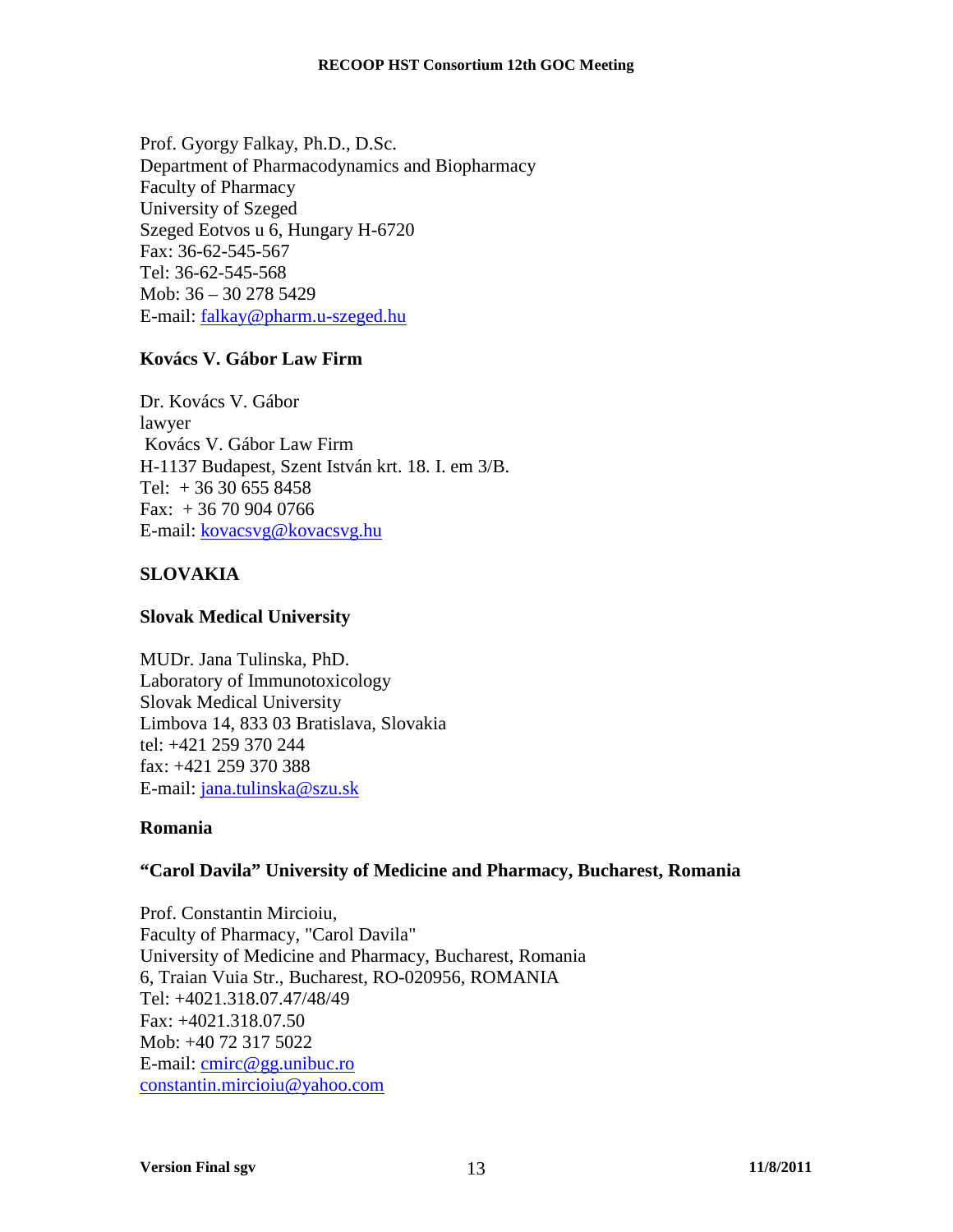Iuliana Ceausu, M.D., Ph.D The Department of Obstetrics and Gynecology of "Dr. I. Cantacuzino" Hospital, "Carol Davila" University of Medicine and Pharmacy, Bucharest, Romania Ion Movila Street, no 5-7, sector 2, Bucharest 70266 Romania Tel: +40 1-210 2806 Fax: +40-1-310 1213; +40-1-210 6435, Mobile: +40-72 279 0093 E-mail: iulianaceausu2004@yahoo.com; iceausu@hotmail.com

## **Institute of Molecular Biology and Genetics of the National Academy of Sciences, Ukraine**

 Dr. Yanina R, Mishchuk, Ph.D., Science Manager, Senior Researcher of Institute of Molecular Biology and Genetics National Academy of Sciences of Ukraine 150, Zabоlotnogo Str., Kiev, 03680 , Ukraine Tel. 380 44 526-11-29. Fax: 380 44 526-07-59. Mob: 380 – 50- 177 7670 E-mail: mishchuk@imbg.org.ua

# **Institute of Cell Biology, National Academy of Sciences of Ukraine**

Professor Rostyslav Stoika, PhD, D.Sc. Head and Professor Department of Regulation of Cell Proliferation and Apoptosis Institute of Cell Biology National Academy of Sciences of Ukraine Drahomanov Street 14/16 79005, Lviv, UKRAINE phone/fax: +38 032 261 22 87 Mobil: 380-66-303-2152 E-mail: stoika@cellbiol.lviv.ua

# **Palladin Institute of Biochemistry, National Academy of Sciences of Ukraine Kyiv, Ukraine**

Dr. Tatiana Borisova, PhD Foreign Secretary, Ukrainian Biochemical Society Senior Scientist, Department of Neurochemistry,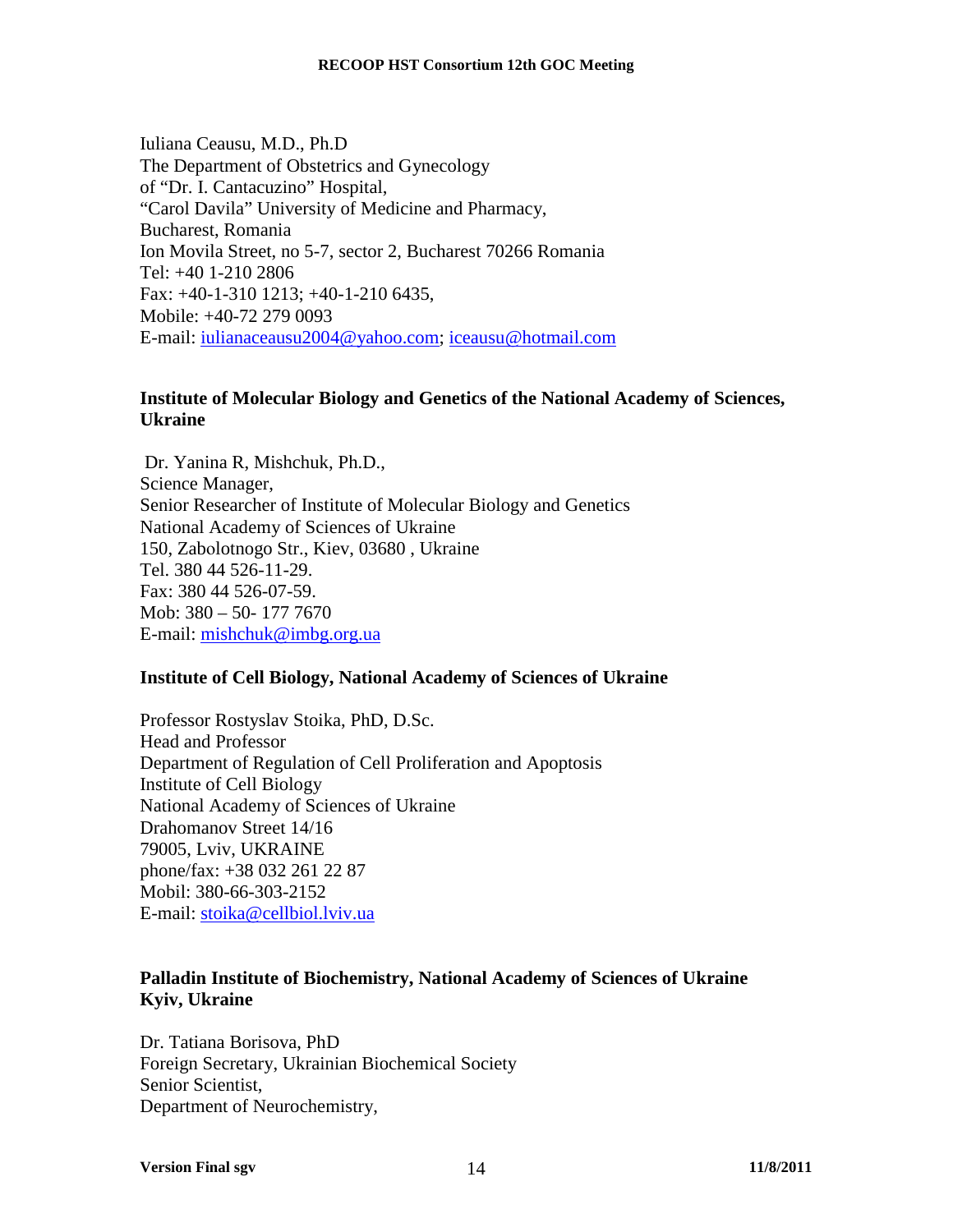Palladin Institute of Biochemistry NAS of Ukraine 9 Leontovicha str., 01601 Kiev, Ukraine Tel.: 380 44 234-32-54 Fax 380 44 279-63-65 E-mail: tborisov@biochem.kiev.ua

# **Danylo Halytsky Lviv National Medical University, Lviv, Ukraine**

Prof. Oleh Pinyazhko, Ph.D. Department of Pharmacology, Danylo Halytsky Danylo Halytsky Lviv National Medical University Pekarska str., 69 Lviv, 79010, UKRAINE Tel: +380 32 276 7821 Fax: +380 32 2271 6732 Mob: 380 67 314 3820 E-mail: professoroleh@yahoo.com; pinya@mail.lviv.ua

# **Amosov National Institute of Cardiovascular Surgery, National Academy of Sciences of Ukraine**

Prof. Vitaliy Maksymenko Deputy Director M. M. Amosov National Institute of Cardiovascular Surgery (AMSU) Member of the National Academy of Sciences of Ukraine and Academy of Medical Sciences of Ukraine (AMSU) 6 Mikola Amosov Str. 03680 Kyiv, Ukraine, Tel/Fax: 380 44 275-43-00 Mob: 380 67 300-5924 E-mail: max@batyevka.net

# **USA, Cedars-Sinai Medical Center**

Edward Prunchunas Senior Vice President for Finance and Chief Financial Officer Cedars-Sinai Medical Center and Chairman of the Governing Council of the RECOOP HST Consortium 8700 Beverly Boulevard Los Angeles, California 90048-1860 Telephone (310) 423 2312 Fax (310) 423 0120 E-mail: Edward.Prunchunas@cshs.org URL: www.csmc.edu

Calvin J. Hobel, MD Miriam Jacobs Chair in Maternal-Fetal Medicine